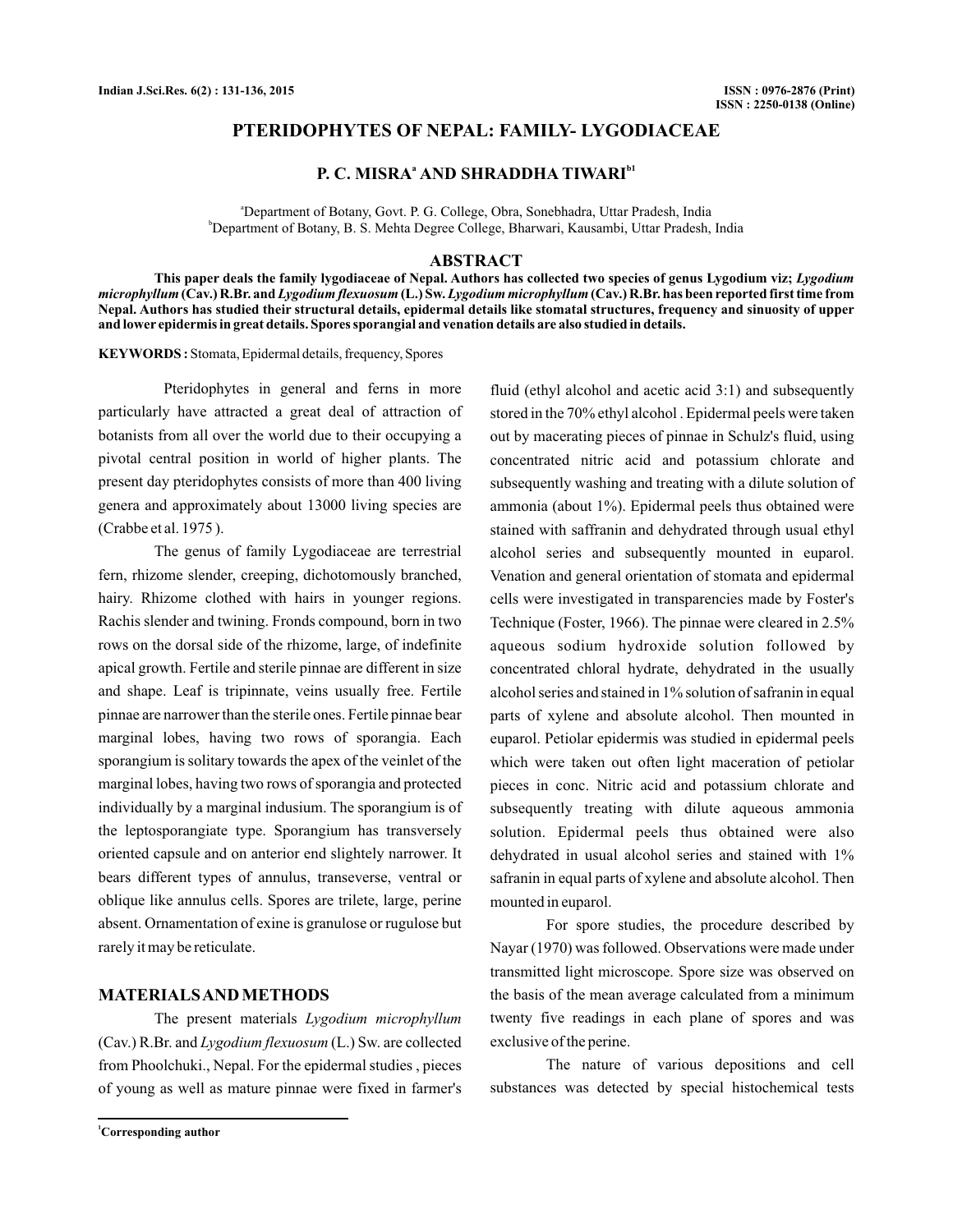#### **MISHRA AND TIWARI : PTERIDOPHYTES OF NEPAL: FAMILY- LYGODIACEAE**



**Figure 1 : Photographs of Lower Epidermis of** *Lygodium flexuosum*



**Figure 3 : Photographs of Plant** *Lygodium flexuosum*

performed. Presence of lignin was confirmed by occurrence of red colour after treating the lignified portions with phloroglucinal followed by a drop of 25% hydrochloric acid. Phloroglucinal solution was made by dissolving 1 gm phloroglucinol in 100 ml of 94% ethanol.

# **RESULTSAND DISCUSSION**

### *Lygodium flexuosum***(L.) Sw.**

Large terrestrial climbing fern, rhizome prostrate type, creeping with adventitious roots. Fronds large and



**Figure 2 : Photographs of Upper Epidermis of** *Lygodium flexuosum*



**Figure 4 : Photographs of Venation Pattern of** *Lygodium flexuosum*

glabrous, pairs of fronds pinnate with the pinnules or lobes. Fertile and sterile leaves are different in size and shape. Fertile pinnules are small. Margin of pinnules are serrate and pinnules are elongated, the tip is narrower as compared to base and it blunts are rounded. Pinnules are 10-12cm long and there width is 1-2cm. veins are distinct on abaxial surface. Sori protruding from the margin. Texture is subcoriaceous. Sporangium is slightly narrower at the tip. Cells of annulus are elongated, length is longer than the width. Spores show trilete mark, tetrahedral in shape.,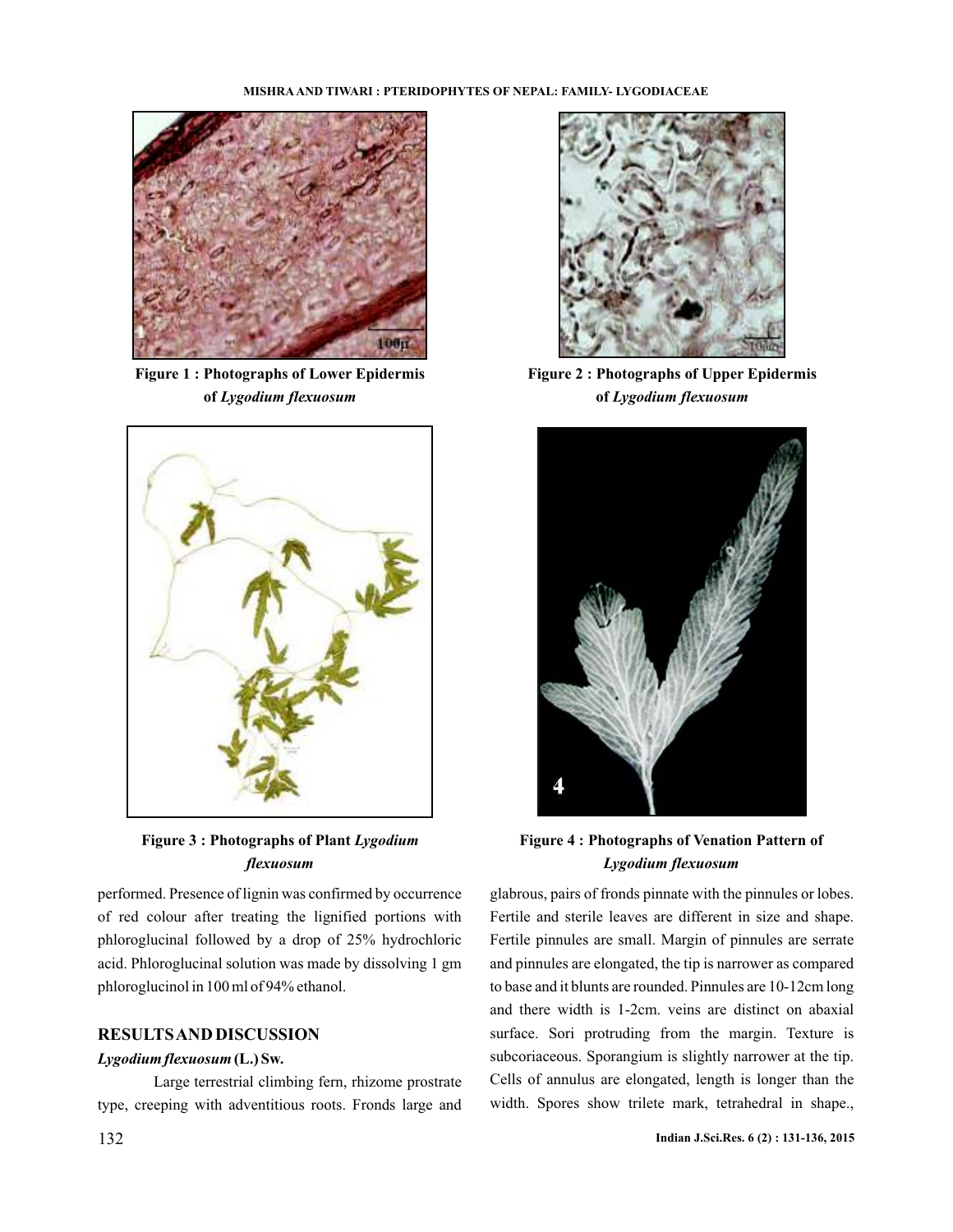### **MISHRA AND TIWARI : PTERIDOPHYTES OF NEPAL: FAMILY- LYGODIACEAE**



**Figure 5 : Photographs of Sporangia of** *Lygodium flexuosum*



**Figure 7 : Photographs of Upper Epidermis of** *Lygodium microphyllum*



**Pattern of** *Lygodium microphyllum*



**Figure 8 : Photographs of Lower Epidermis of** *Lygodium microphyllum*



**Figure 10 : Photographs of Venation Figure 11 : Photographs of Trichomes of** *Lygodium microphyllum*



**Figure 6 : Photographs of Plant** *Lygodium microphyllum*



**Figure 9: Photographs of Sporangia of** *Lygodium microphyllum*



**Figure 12: Photographs of Spore of** *Lygodium microphyllum*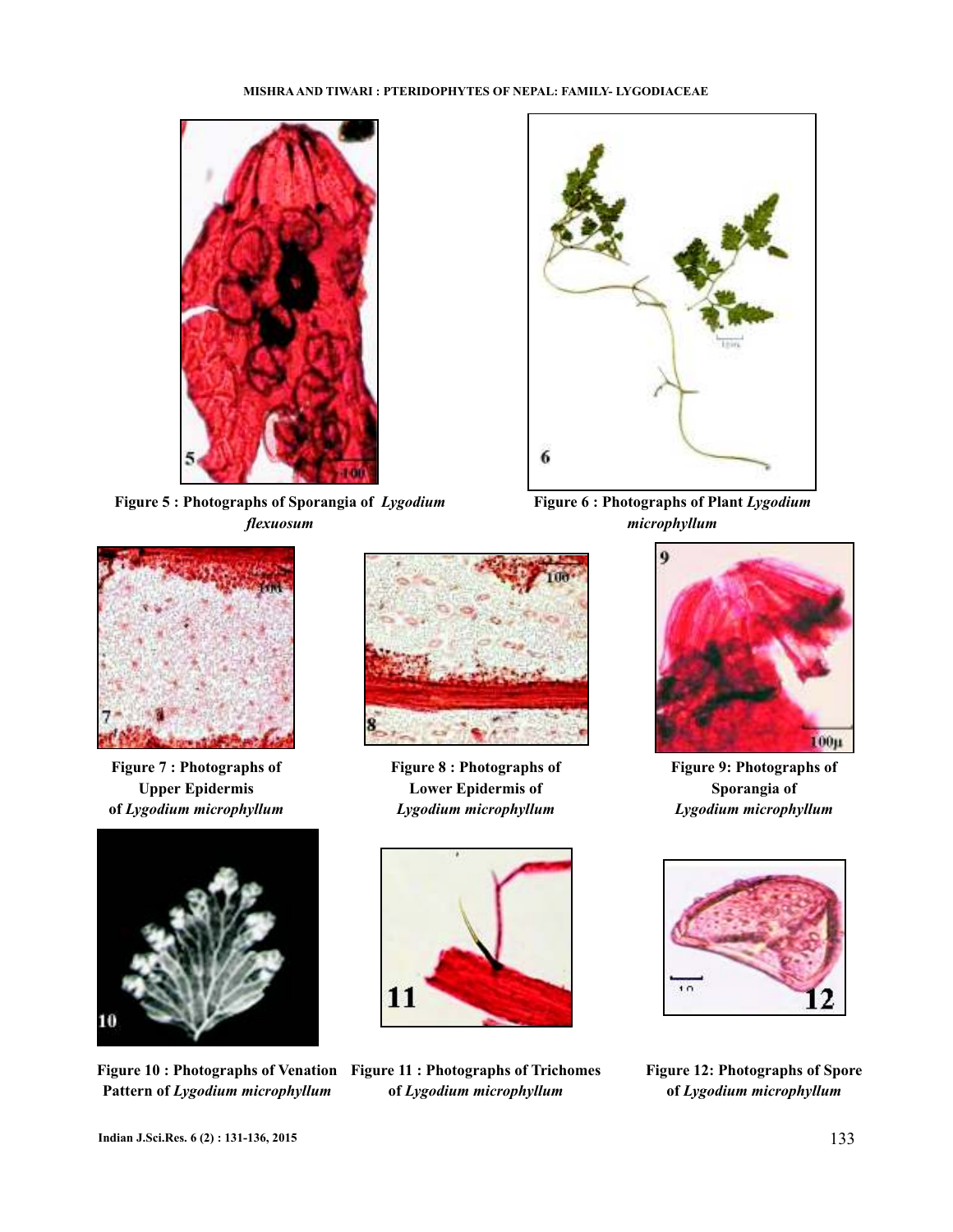### **MISHRA AND TIWARI : PTERIDOPHYTES OF NEPAL: FAMILY- LYGODIACEAE**



**Figure 13 : Drawing of Plant** *Lygodium microphyllum* **Figure 14 : Drawing of Upper Epidermis of**



*Lygodium microphyllum*



**Figure 15 : Drawing of Lower Epidermis of** *Lygodium microphyllum*

nonperinous. Ornamentation is verrucate-reticulate. Size of spore is 51 X 56 $\mu$ m.

Venation pattern is open dichotomous type. Side veins originate from mid vein. The side veins are forked ones or twice. Mid vein is very prominent in comparison to the side veins. Side veins have free endings at the margin. Leaf is hypostomatic and stomata are present only on the abaxial side. Both the surfaces have sinuous walled cells



and irregular in shape. Cells of vein area are elongated and these are less sinuous as compared to the other epidermal cells. Stomata are normally surrounded by two to three neighbouring cells. The amplitude of sinuosity and wavelength of sinuosity of lower epidermal cell is 35µm and 114 µm respectively while amplitude of sinuosity and wavelength of sinuosity of upper epidermal cell is 54µm and 129 µm respectively.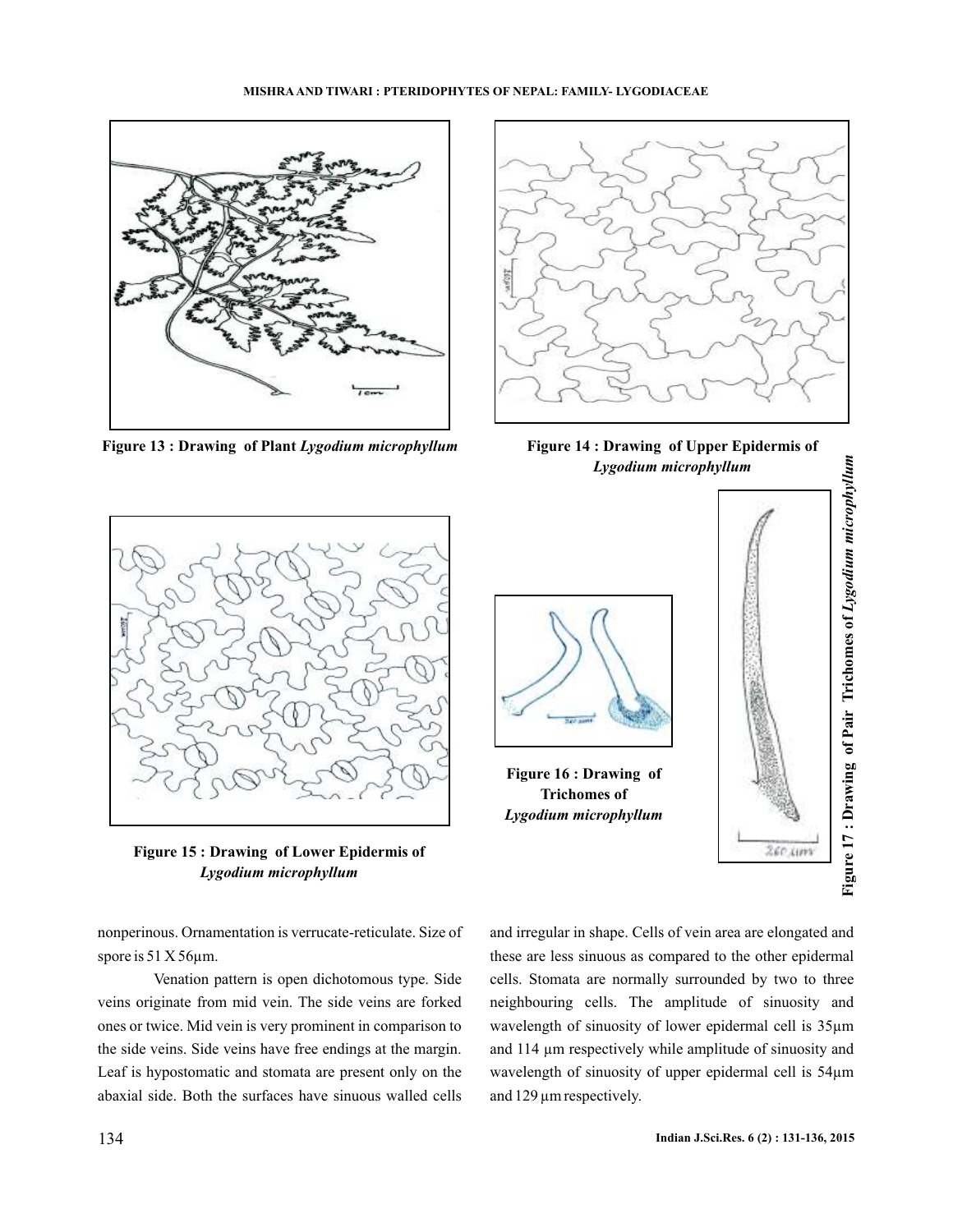

**Figure 18 : Drawing of Plant** *Lygodium flexuosum*

## *Lygodium microphyllum***(Cav.) R. Br.**

Terrestrial fern, rhizome slender and creeping type. Stipes are slender and twining. Fronds simply pinnate, pinnulus are inserted over the rachises. The terminal pinnule is elongated in comparison to others and more or less lobed, blunt at the end. Shape of the pinules are different. Fertile pinnules have marginal lobes of angular shape. Veins are prominent on abaxial side. Texture is coriaceous. Sporangium becomes narrower at the tip. Annulus cells are elongated and arranged in cone shaped at tip of the sporangium.

` Venation pattern is open dichotomous type. Mid vein is not distinct. Veins are forked several times and they have free endings. Usually vein end are present up to the end of sporangium in each fertile pinnules. Leaf is hypostomatic and stomata are present at the abaxial side. Both the surfaces have sinuous walled cells. Stomata are usually surrounded by three to four cells. Hairs are present on the upper epidermis. Hairs are of several types. Hairs base are broader



**Figure 19 : Drawing of Upper Epidermis of** *Lygodium flexuosum*



**Figure 20 : Drawing of Lower Epidermis of** *Lygodium flexuosum*

and the tip is blunt or acute. Upper epidermal cells have amplitude of sinuosity 43  $\mu$ m and wavelength of sinuosity is 119 µm while the amplitude of sinuosity and wavelength of sinuosity of lower epidermal cells are 38  $\mu$ m and 102  $\mu$ m respectively.

As far as the authors know, only three species of Lygodium are known from different localities of Nepal these are Lygodium flexuosum (L.) Sw., L. japonicum (Thumb.) Sw., L. scandens (L.) Sw.(see Sinha & Gurung 1985, Gurung 1995). However the present author collected only two species of Lygodium and these include-*L. flexuosum*